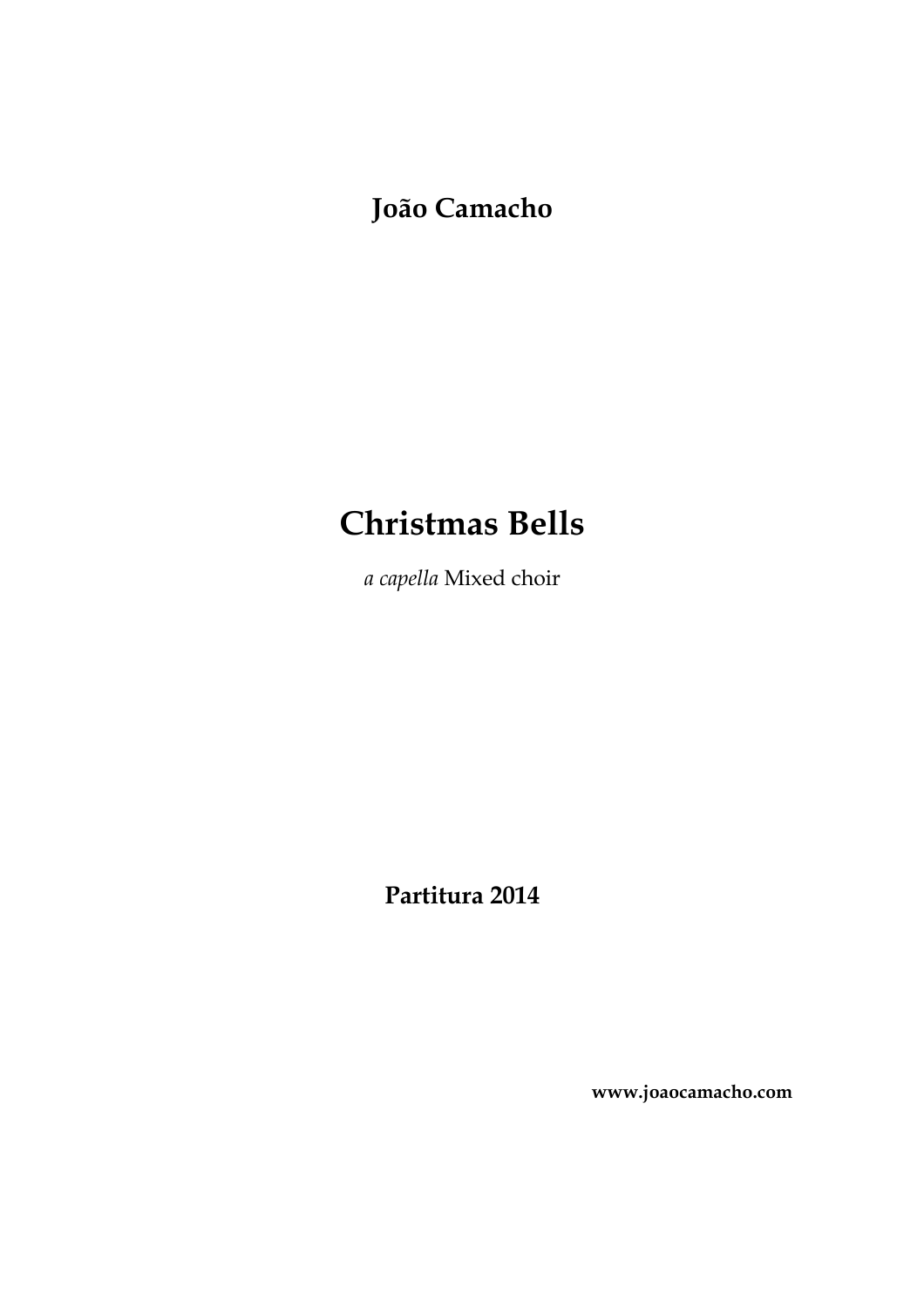## Christmas Bells

Henry W. Longfellow (1807-1882)



**Copyright © João Camacho 2014 - www.joaocamacho.com**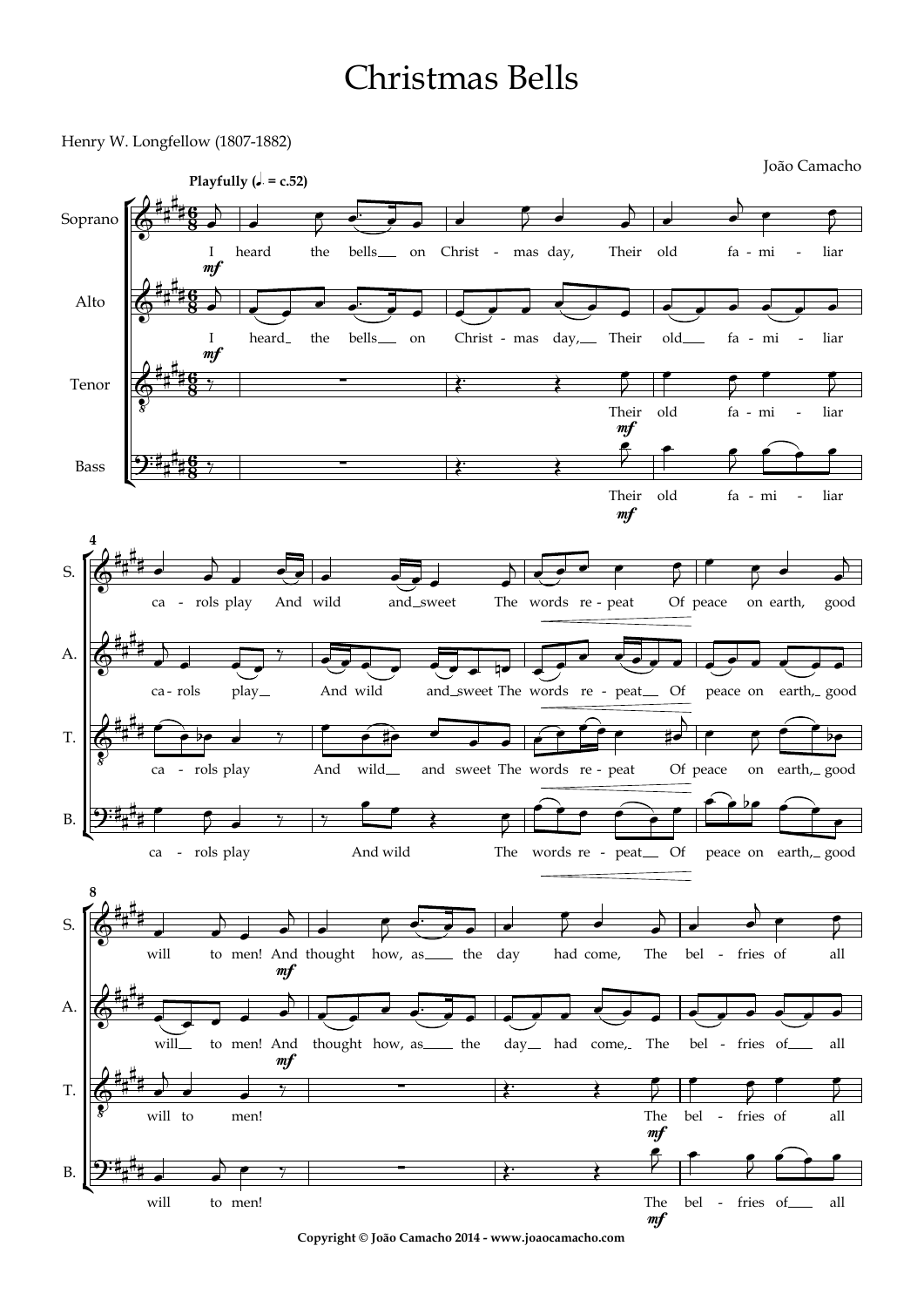

**Copyright © João Camacho 2014 - www.joaocamacho.com**

**2**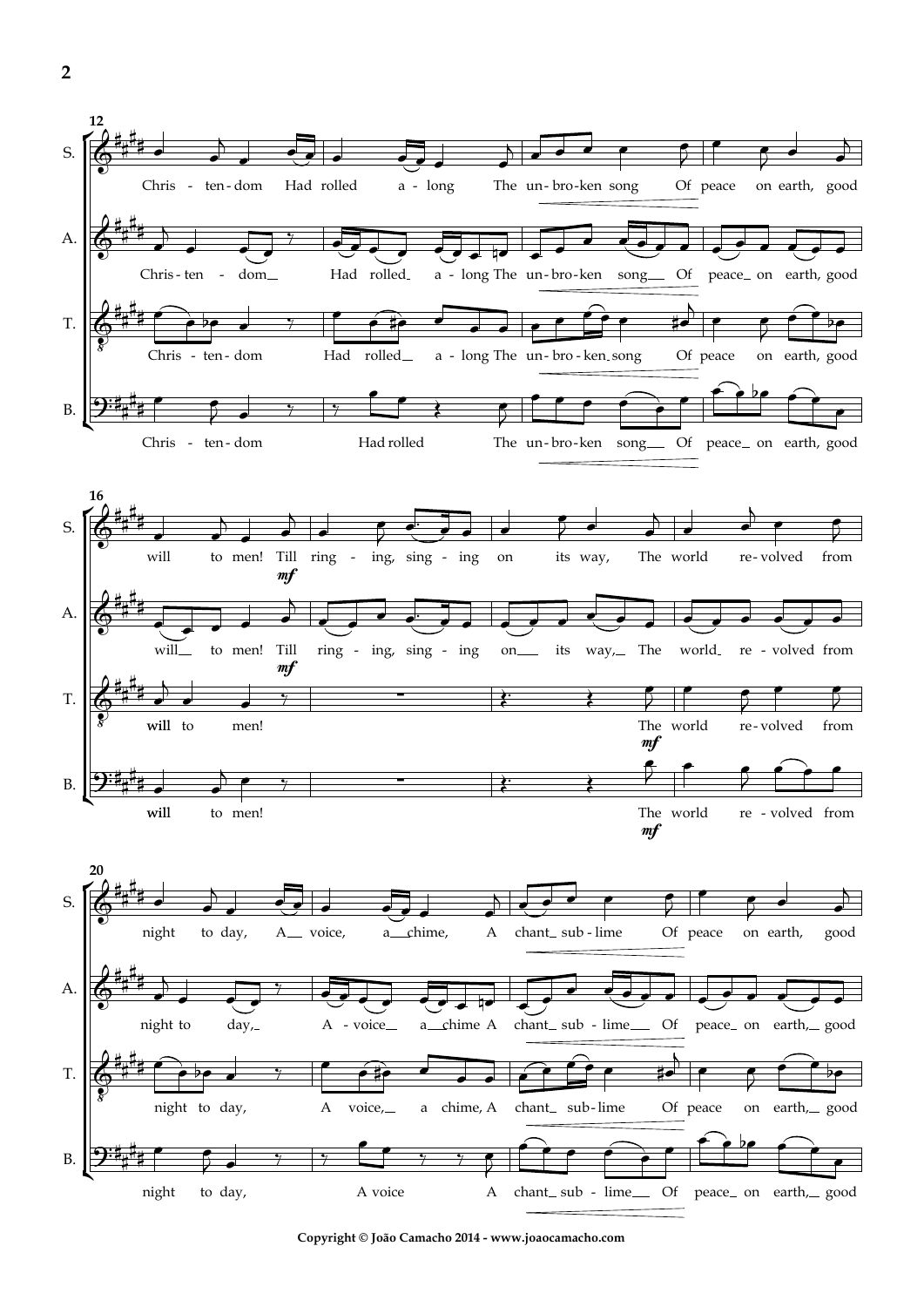

**Copyright © João Camacho 2014 - www.joaocamacho.com**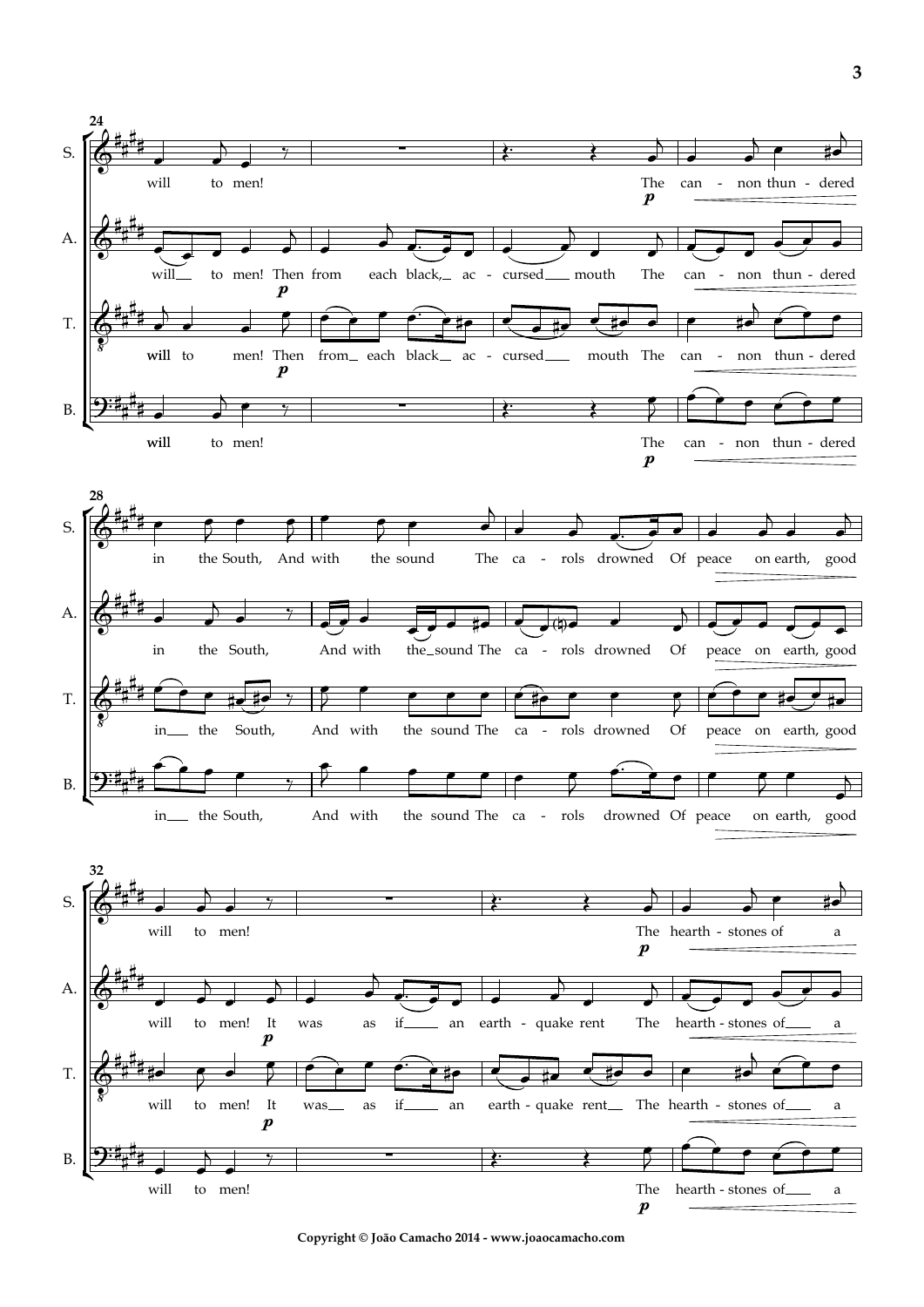

**Copyright © João Camacho 2014 - www.joaocamacho.com**

**4**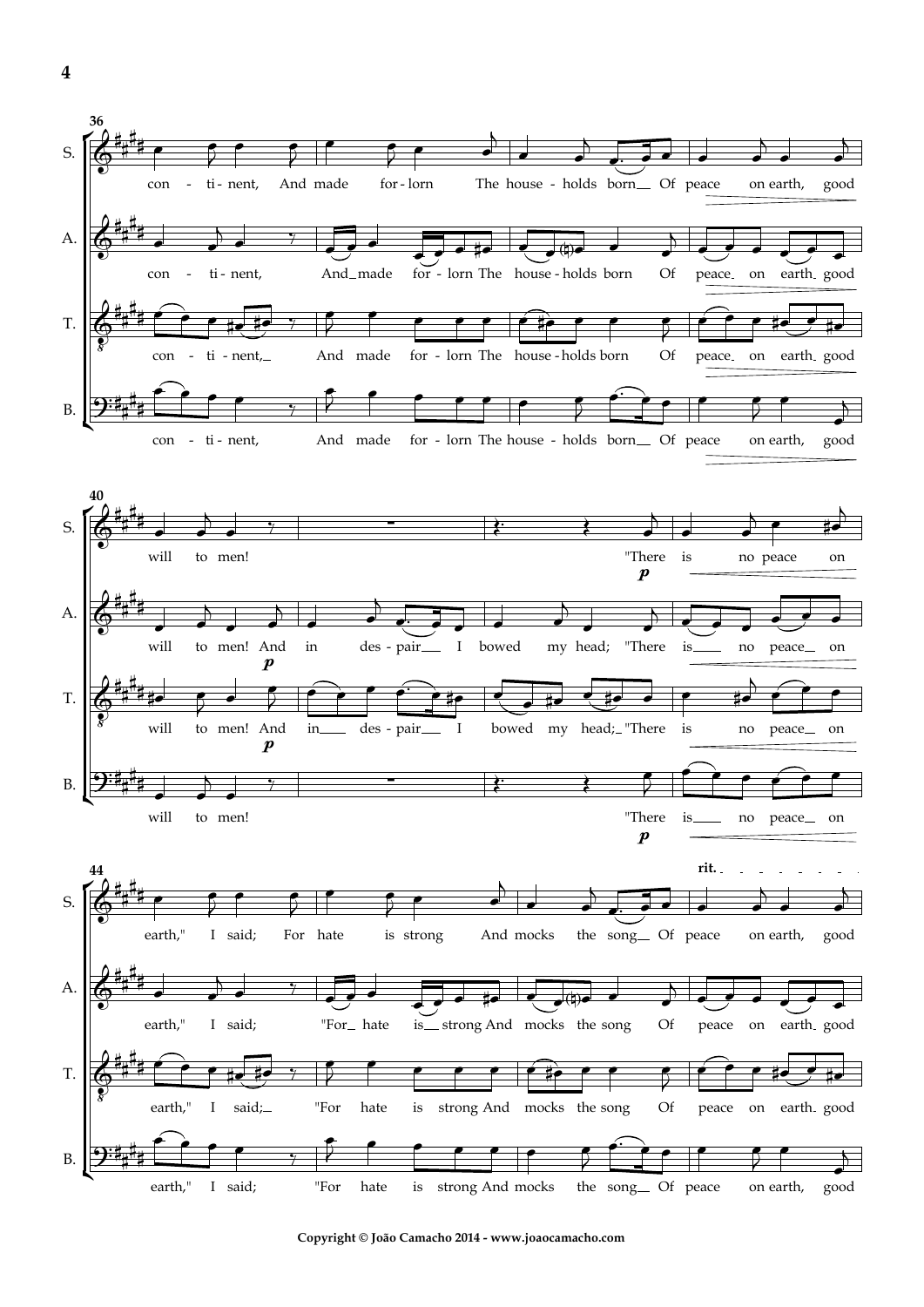

**Copyright © João Camacho 2014 - www.joaocamacho.com**